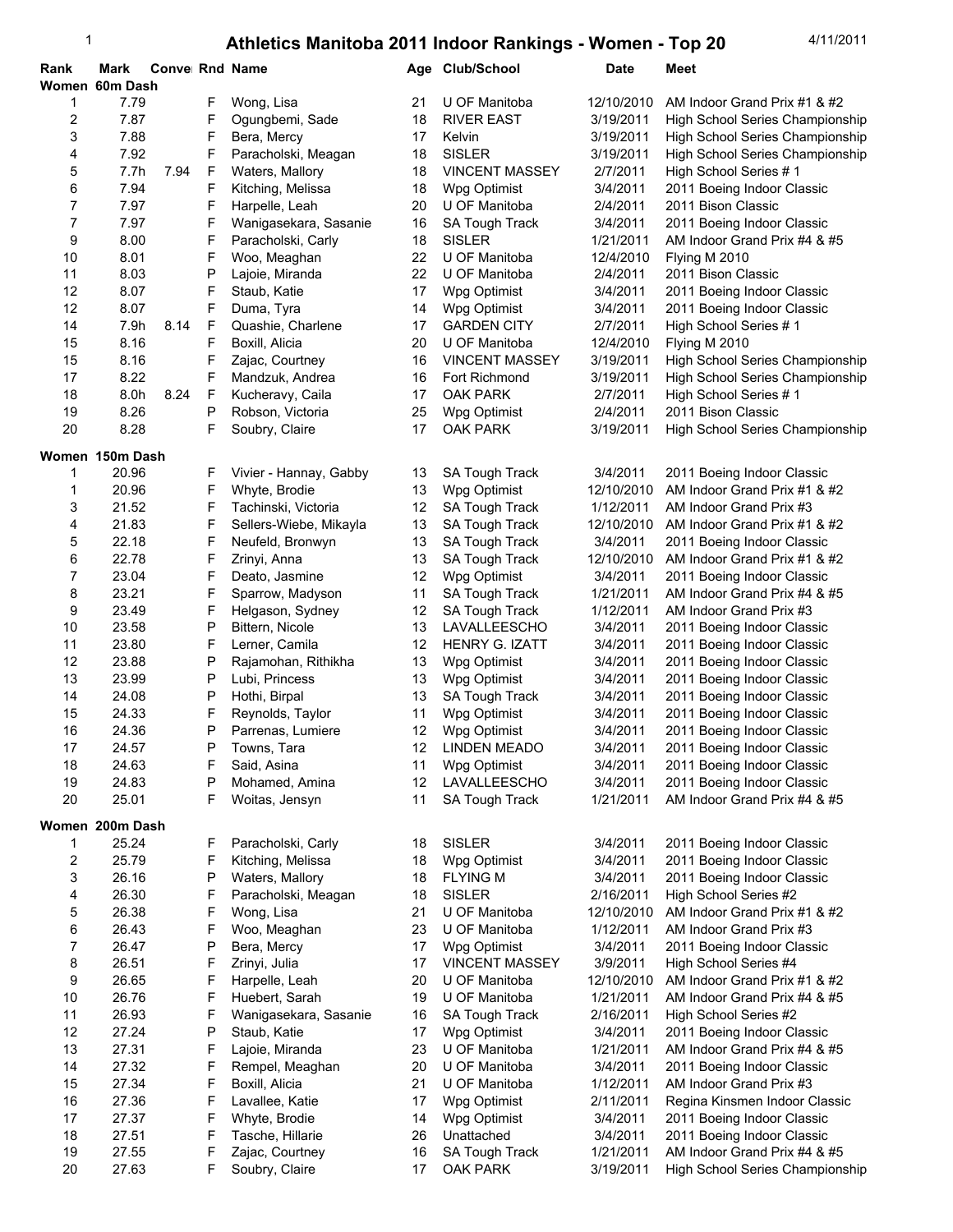| Rank            | Mark    | Conve Rnd Name |   |                         |    | Age Club/School       | Date       | Meet                            |
|-----------------|---------|----------------|---|-------------------------|----|-----------------------|------------|---------------------------------|
| Women 300m Dash |         |                |   |                         |    |                       |            |                                 |
| 1               | 40.79   |                | F | Kitching, Melissa       | 17 | Wpg Optimist          | 12/10/2010 | AM Indoor Grand Prix #1 & #2    |
| 2               | 40.97   |                | P | Bordun, Kimberly-Ann    | 21 | U OF Manitoba         | 2/25/2011  | Canada West Championships       |
| 3               | 41.48   |                | Ρ | Woo, Meaghan            | 22 | U OF Manitoba         | 2/25/2011  | Canada West Championships       |
| 4               | 41.91   |                | Ρ | Harpelle, Leah          | 20 | U OF Manitoba         | 2/25/2011  | Canada West Championships       |
| 5               | 41.99   |                | Ρ | Huebert, Sarah          | 18 | U OF Manitoba         | 2/25/2011  | Canada West Championships       |
| 6               | 42.11   |                | F | Teschuk, Erin           | 17 | Wpg Optimist          | 2/16/2011  | AM Indoor Grand Prix #6         |
| 7               | 43.03   |                | F | Tachinski, Victoria     | 12 | <b>HENRY G. IZATT</b> | 3/4/2011   | 2011 Boeing Indoor Classic      |
| 8               | 43.12   |                | F | Andrushko, Amy          | 16 | <b>SA Tough Track</b> | 12/10/2010 | AM Indoor Grand Prix #1 & #2    |
| 9               | 43.34   |                | F | Van Schepdael, Mikaela  | 15 | SA Tough Track        | 2/16/2011  | AM Indoor Grand Prix #6         |
| 10              | 43.40   |                | F | Whyte, Brodie           | 14 | Wpg Optimist          | 3/4/2011   | 2011 Boeing Indoor Classic      |
| 11              | 43.69   |                | F | Lavallee, Katie         | 16 | Wpg Optimist          | 12/4/2010  | Flying M 2010                   |
| 12              | 43.77   |                | F | Millns, Carlynne        | 15 | Wpg Optimist          | 12/10/2010 | AM Indoor Grand Prix #1 & #2    |
| 13              | 44.88   |                | F | Takatch, Katie          | 16 | Wpg Optimist          | 2/4/2011   | 2011 Bison Classic              |
| 14              | 44.97   |                | F | Vivier - Hannay, Gabby  | 13 | <b>SA Tough Track</b> | 3/4/2011   | 2011 Boeing Indoor Classic      |
| 15              | 45.02   |                | F | Staub, Katie            | 16 | Wpg Optimist          | 12/4/2010  | Flying M 2010                   |
| 16              | 45.31   |                | F | Smith, Lindsay          | 16 | Wpg Optimist          | 12/10/2010 | AM Indoor Grand Prix #1 & #2    |
| 17              | 45.51   |                | F | Anderson, Quinn         | 14 | Wpg Optimist          | 3/4/2011   | 2011 Boeing Indoor Classic      |
| 18              | 45.96   |                | F | Bobrowski, Laura        | 15 | SA Tough Track        | 3/4/2011   | 2011 Boeing Indoor Classic      |
| 19              | 46.40   |                | F | Sellers-Wiebe, Mikayla  | 14 | SA Tough Track        | 1/21/2011  | AM Indoor Grand Prix #4 & #5    |
| 20              | 47.10   |                | F | Hadaller, Renee         | 15 | Pierre E Trudeau      | 3/4/2011   | 2011 Boeing Indoor Classic      |
|                 |         |                |   |                         |    |                       |            |                                 |
| Women 400m Dash |         |                |   |                         |    |                       |            |                                 |
| 1               | 56.03   |                | F | Paracholski, Carly      | 18 | <b>SISLER</b>         | 3/4/2011   | 2011 Boeing Indoor Classic      |
| 2               | 57.63   |                | F | Baran, Melanie          | 17 | SA Tough Track        | 3/4/2011   | 2011 Boeing Indoor Classic      |
| 3               | 58.05   |                | F | Paracholski, Meagan     | 18 | <b>SISLER</b>         | 3/4/2011   | 2011 Boeing Indoor Classic      |
| 4               | 58.09   |                | F | Kitching, Melissa       | 18 | Wpg Optimist          | 3/4/2011   | 2011 Boeing Indoor Classic      |
| 5               | 58.59   |                | F | Zrinyi, Julia           | 17 | <b>SA Tough Track</b> | 2/24/2011  | High School Series #3           |
| 6               | 58.98   |                | F | Teschuk, Erin           | 17 | Wpg Optimist          | 1/21/2011  | AM Indoor Grand Prix #4 & #5    |
| 7               | 59.06   |                | F | Andrushko, Amy          | 17 | Pierre E Trudeau      | 3/4/2011   | 2011 Boeing Indoor Classic      |
| 8               | 1:00.47 |                | F | Huebert, Sarah          | 19 | U OF Manitoba         | 1/21/2011  | AM Indoor Grand Prix #4 & #5    |
| 9               | 1:01.51 |                | F | Lavallee, Katie         | 17 | Wpg Optimist          | 3/4/2011   | 2011 Boeing Indoor Classic      |
| 10              | 1:02.30 |                | F | Smith, Lindsay          | 17 | Wpg Optimist          | 3/4/2011   | 2011 Boeing Indoor Classic      |
| 11              | 1:03.18 |                | F | Slonowski, Cheyenne     | 15 | <b>RIVER EAST</b>     | 3/19/2011  | High School Series Championship |
| 12              | 1:03.38 |                | F | Adamson, Jackie         | 20 | U OF Manitoba         | 3/4/2011   | 2011 Boeing Indoor Classic      |
| 13              | 1:03.66 |                | F | Sass, Rebekah           | 16 | Wpg Optimist          | 3/4/2011   | 2011 Boeing Indoor Classic      |
| 14              | 1:03.77 |                | F | Rokyta, Amanda          | 17 | <b>MAPLES</b>         | 3/19/2011  | High School Series Championship |
| 14              | 1:03.77 |                | F | Takatch, Katie          | 17 | Sturgeon Heights      | 2/7/2011   | High School Series #1           |
| 16              | 1:04.72 |                | F | Hilsher, Justice        | 16 | <b>JOHN TAYLOR</b>    | 3/19/2011  | High School Series Championship |
| 17              | 1:04.84 |                | F | Poschenrieder, Harley   | 16 | <b>PORTAGE</b>        | 3/19/2011  | High School Series Championship |
| 18              | 1:05.33 |                | F | Huang, Christina        | 16 | Fort Richmond         | 2/24/2011  | High School Series #3           |
| 19              | 1:05.91 |                | F | Sprague, Taylor         | 17 | Kelvin                | 2/7/2011   | High School Series #1           |
| 20              | 1:07.14 |                | F | Ready, Shandra          | 17 | Wpg Optimist          | 3/4/2011   | 2011 Boeing Indoor Classic      |
|                 |         |                |   |                         |    |                       |            |                                 |
| Women 600m Run  |         |                |   |                         |    |                       |            |                                 |
| 1               | 1:34.31 |                | F | Teschuk, Erin           | 16 | Wpg Optimist          | 2/4/2011   | 2011 Bison Classic              |
| 2               | 1:35.12 |                | F | Baran, Melanie          | 16 | SA Tough Track        | 2/4/2011   | 2011 Bison Classic              |
| 3               | 1:37.10 |                | F | Lavoie, Michelle        | 19 | U OF Manitoba         | 2/4/2011   | 2011 Bison Classic              |
| 4               | 1:38.26 |                | F | Andrushko, Amy          | 16 | <b>SA Tough Track</b> | 2/4/2011   | 2011 Bison Classic              |
| 5               | 1:39.65 |                | F | Adamson, Jackie         | 19 | U OF Manitoba         | 2/4/2011   | 2011 Bison Classic              |
| 6               | 1:40.86 |                | F | Smith, Lindsay          | 16 | Wpg Optimist          | 2/4/2011   | 2011 Bison Classic              |
| 7               | 1:42.50 |                | F | Gaudet, Janelle         | 18 | U OF Manitoba         | 12/4/2010  | Flying M 2010                   |
| 8               | 1:43.39 |                | F | Hesketh, Andrea         | 24 | U OF Manitoba         | 1/12/2011  | AM Indoor Grand Prix #3         |
| 9               | 1:43.64 |                | F | Auger, Chantal          | 21 | U OF Manitoba         | 2/11/2011  | Regina Kinsmen Indoor Classic   |
| 10              | 1:44.48 |                | F | Hamilton, Cassie        | 18 | U OF Manitoba         | 2/4/2011   | 2011 Bison Classic              |
| 11              | 1:46.53 |                | F | Sass, Rebekah           | 16 | Wpg Optimist          | 1/12/2011  | AM Indoor Grand Prix #3         |
| 12              | 1:47.70 |                | F | Van Schepdael, Mikaela  | 14 | SA Tough Track        | 2/4/2011   | 2011 Bison Classic              |
| 13              | 1:49.53 |                | F | Tachinski, Victoria     | 12 | <b>SA Tough Track</b> | 1/21/2011  | AM Indoor Grand Prix #4 & #5    |
| 14              | 1:50.04 |                | F | Anderson, Quinn         | 14 | Wpg Optimist          | 1/21/2011  | AM Indoor Grand Prix #4 & #5    |
| 15              | 1:51.43 |                | F | Ready, Shandra          | 17 | Wpg Optimist          | 1/12/2011  | AM Indoor Grand Prix #3         |
| 16              | 1:56.51 |                | F | Barager-Petrash, Jennie | 12 | Wpg Optimist          | 12/4/2010  | Flying M 2010                   |
| 17              | 1:57.66 |                | F | Whitehill, Jaclyn       | 17 | Wpg Optimist          | 1/12/2011  | AM Indoor Grand Prix #3         |
| 18              | 2:00.18 |                | F | Rajamohan, Rithikha     | 13 | Wpg Optimist          | 1/12/2011  | AM Indoor Grand Prix #3         |
| 19              | 2:03.18 |                | F | Thorkelsson, Kelsey     | 14 | <b>DAKOTA</b>         | 12/4/2010  | Flying M 2010                   |
| 20              | 2:04.58 |                | F | Riel, Courtney          | 15 | SA Tough Track        | 12/10/2010 | AM Indoor Grand Prix #1 & #2    |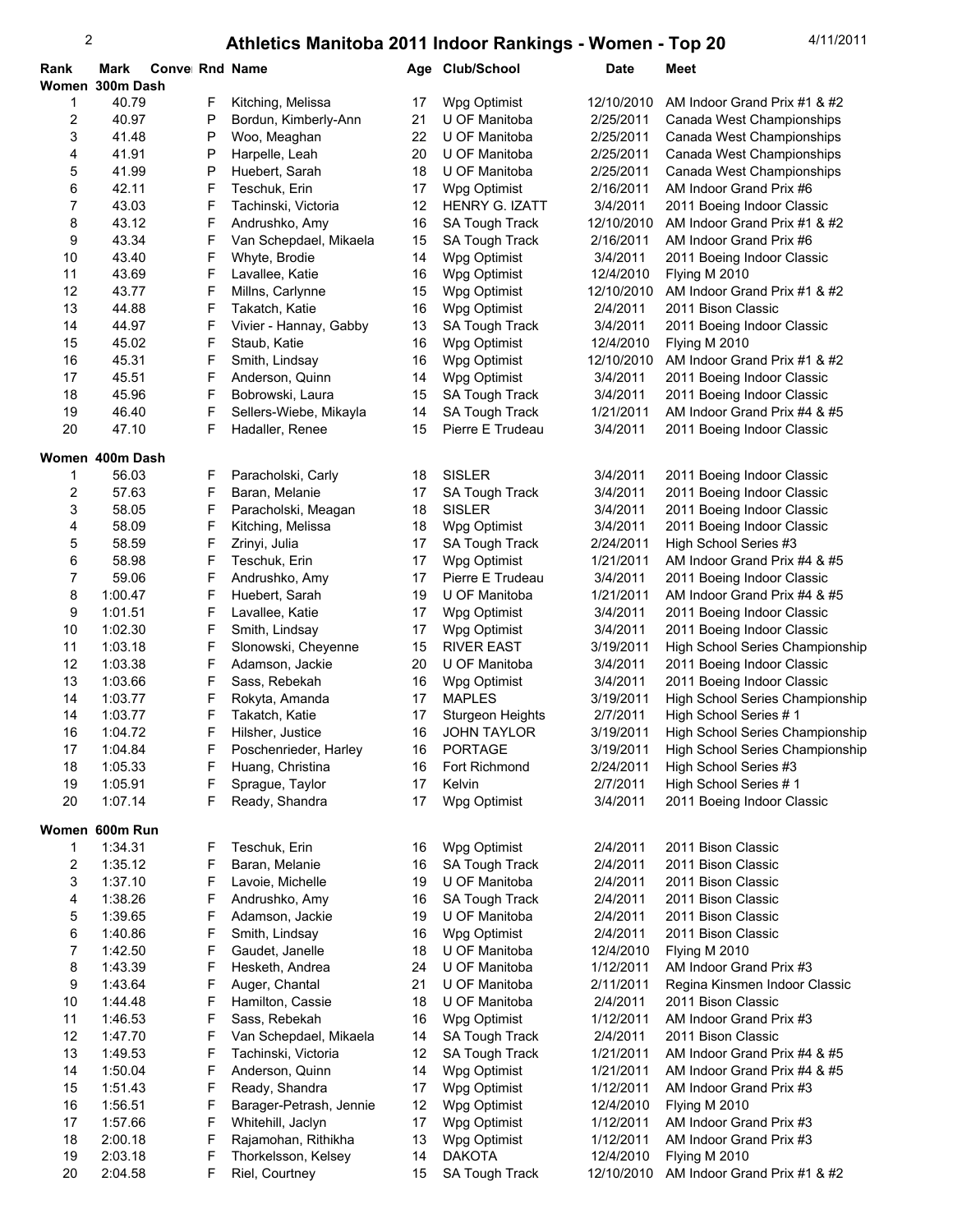| Rank            | Mark               | Convei Rnd Name |        |                                         |          | Age Club/School              | <b>Date</b>          | Meet                                                     |
|-----------------|--------------------|-----------------|--------|-----------------------------------------|----------|------------------------------|----------------------|----------------------------------------------------------|
| Women 800m Run  |                    |                 |        |                                         |          |                              |                      |                                                          |
| 1               | 2:11.89            |                 | F      | Zrinyi, Julia                           | 16       | SA Tough Track               | 12/10/2010           | AM Indoor Grand Prix #1 & #2                             |
| 2               | 2:12.38            |                 | F      | Teschuk, Erin                           | 17       | Wpg Optimist                 | 1/21/2011            | AM Indoor Grand Prix #4 & #5                             |
| 3               | 2:16.72            |                 | F      | Paracholski, Meagan                     | 18       | <b>SISLER</b>                | 3/19/2011            | High School Series Championship                          |
| 4               | 2:19.21            |                 | F      | Andrushko, Amy                          | 17       | Pierre E Trudeau             | 3/4/2011             | 2011 Boeing Indoor Classic                               |
| 5               | 2:21.37            |                 | F      | Ready, Tarina                           | 15       | Wpg Optimist                 | 3/4/2011             | 2011 Boeing Indoor Classic                               |
| 6               | 2:21.71            |                 | F      | Smith, Lindsay                          | 17       | Wpg Optimist                 | 3/4/2011             | 2011 Boeing Indoor Classic                               |
| 7               | 2:23.86            |                 | F      | Sass, Rebekah                           | 16       | Wpg Optimist                 | 3/4/2011             | 2011 Boeing Indoor Classic                               |
| 8               | 2:25.45            |                 | F      | Zajac, Janine                           | 15       | <b>SA Tough Track</b>        | 3/4/2011             | 2011 Boeing Indoor Classic                               |
| 9               | 2:25.46            |                 | F      | Gaensler, Hannah                        | 17       | Wpg Optimist                 | 2/11/2011            | Regina Kinsmen Indoor Classic                            |
| 10              | 2:26.49            |                 | F      | Sprague, Taylor                         | 17       | Kelvin                       | 3/4/2011             | 2011 Boeing Indoor Classic                               |
| 11              | 2:26.51            |                 | F      | Van Schepdael, Mikaela                  | 15       | SA Tough Track               | 3/4/2011             | 2011 Boeing Indoor Classic                               |
| 12              | 2:26.58            |                 | F      | Bobrowski, Laura                        | 15       | SA Tough Track               | 3/4/2011             | 2011 Boeing Indoor Classic                               |
| 13              | 2:26.74            |                 | F      | Gallant, Talia                          | 15       | <b>SISLER</b>                | 3/19/2011            | High School Series Championship                          |
| 14              | 2:28.62            |                 | F      | Hamilton, Cassie                        | 18       | U OF Manitoba                | 12/10/2010           | AM Indoor Grand Prix #1 & #2                             |
| 15              | 2:29.44            |                 | F      | Ritchot, Mikayla                        | 15       | CLR-CSLR                     | 3/4/2011             | 2011 Boeing Indoor Classic                               |
| 16              | 2:30.32            |                 | F      | Hesketh, Andrea                         | 23       | U OF Manitoba                | 12/10/2010           | AM Indoor Grand Prix #1 & #2                             |
| 17              | 2:34.54            |                 | F      | Slonowski, Cheyenne                     | 15       | <b>RIVER EAST</b>            | 2/16/2011            | High School Series #2                                    |
| 18              | 2:35.38            |                 | F      | Anderson, Quinn                         | 14       | Wpg Optimist                 | 3/4/2011             | 2011 Boeing Indoor Classic                               |
| 19              | 2:35.60            |                 | F      | Kornelsen, Naomi                        | 16       | <b>Sturgeon Heights</b>      | 3/19/2011            | High School Series Championship                          |
| 20              | 2:35.68            |                 | F      | McKenty, Lindsey                        | 15       | Kelvin                       | 3/4/2011             | 2011 Boeing Indoor Classic                               |
|                 |                    |                 |        |                                         |          |                              |                      |                                                          |
|                 | Women 1000m Run    |                 |        |                                         |          |                              |                      |                                                          |
| 1               | 2:58.41            |                 | F      | Zrinyi, Julia                           | 16       | <b>SA Tough Track</b>        | 12/4/2010            | Flying M 2010                                            |
| 2               | 2.59.90            |                 | F      | Auger, Chantal                          | 20       | U OF Manitoba                | 2/4/2011             | 2011 Bison Classic                                       |
| 3               | 3:00.46            |                 | F      | Bell, Alex                              | 21       | U OF Manitoba                | 2/25/2011            | Canada West Championships                                |
| 4               | 3:00.48            |                 | F      | Carr, Becky                             | 21       | U OF Manitoba                | 2/4/2011             | 2011 Bison Classic                                       |
| 5               | 3:05.71            |                 | F      | Dubois, Nicole                          | 20       | U OF Manitoba                | 1/12/2011            | AM Indoor Grand Prix #3                                  |
| 6               | 3:06.27            |                 | F      | Ginter, Lacey                           | 23       | U OF Manitoba                | 12/4/2010            | Flying M 2010                                            |
| 7               | 3:08.48            |                 | F      | Kroeker, Kailey                         | 22       | U OF Manitoba                | 1/12/2011            | AM Indoor Grand Prix #3                                  |
| 8               | 3:11.41            |                 | F      | Ready, Tarina                           | 14       | Wpg Optimist                 | 12/4/2010            | Flying M 2010                                            |
| 9               | 3:11.47            |                 | F      | Weselake, Sara                          | 25       | U OF Manitoba                | 12/4/2010            | Flying M 2010                                            |
| 10              | 3:13.87            |                 | F      | Zajac, Janine                           | 14       | <b>SA Tough Track</b>        | 2/4/2011             | 2011 Bison Classic                                       |
| 11              | 3:16.40            |                 | F      | Sherwin, Alice                          | 23       | U OF Manitoba                | 12/4/2010            | Flying M 2010                                            |
| 12              | 3:17.20            |                 | F      | Bobrowski, Laura                        | 14       | SA Tough Track               | 12/4/2010            | Flying M 2010                                            |
| 13              | 3:18.53            |                 | F      | Ready, Richelle                         | 19       | U OF Manitoba                | 2/4/2011             | 2011 Bison Classic                                       |
| 14              | 3:19.03            |                 | F      | Hamilton, Cassie                        | 18       | U OF Manitoba                | 12/4/2010            | Flying M 2010                                            |
| 15              | 3:25.42            |                 | F      | Stevens, Raven                          | 19       | U OF Manitoba                | 1/12/2011            | AM Indoor Grand Prix #3                                  |
| 16              | 3:28.33            |                 | F      | Kessler, Veronica                       | 13       | Unattached                   | 12/4/2010            | Flying M 2010                                            |
| 17              | 3.29.41            |                 | F      | Bell, Jennifer                          | $18$     | U OF Manitoba                | 2/4/2011             | 2011 Bison Classic                                       |
| 18              | 3:31.26            |                 | F      | Ready, Shandra                          | 16       | Wpg Optimist                 | 12/4/2010            | Flying M 2010                                            |
| 19              | 3:36.44            |                 | F      | Loeppky, Alexandra                      | 18       | U OF Manitoba                | 12/10/2010           | AM Indoor Grand Prix #1 & #2                             |
| 20              | 3.39.59            |                 | F      | Bergman, Kiana                          | 15       | <b>DAKOTA</b>                | 12/4/2010            | Flying M 2010                                            |
|                 |                    |                 |        |                                         |          |                              |                      |                                                          |
| Women 1200m Run |                    |                 |        |                                         |          |                              |                      |                                                          |
| 1               | 3.47.57            |                 | F      | Ready, Tarina                           | 15       | Wpg Optimist                 | 3/4/2011             | 2011 Boeing Indoor Classic                               |
| 2               | 3.49.52            |                 | F      | Zajac, Janine                           | 15       | SA Tough Track               | 3/4/2011             | 2011 Boeing Indoor Classic                               |
| 3               | 3.52.93            |                 | F      | Gallant, Talia                          | 15       | <b>SISLER</b>                | 3/4/2011             | 2011 Boeing Indoor Classic                               |
| 4               | 3:59.95            |                 | F      | Kleisinger, Shayla                      | 14       | <b>GRANT PARK</b>            | 3/4/2011             | 2011 Boeing Indoor Classic                               |
| 5               | 4:00.77            |                 | F      | Ritchot, Mikayla                        | 15       | CLR-CSLR                     | 3/4/2011             | 2011 Boeing Indoor Classic                               |
| 6               | 4:09.59            |                 | F      | McKenty, Lindsey                        | 15       | Kelvin                       | 3/4/2011             | 2011 Boeing Indoor Classic                               |
| 7               | 4:11.79            |                 | F      | Last, Sydney                            | 15       | <b>DAKOTA</b>                | 1/21/2011            | AM Indoor Grand Prix #4 & #5                             |
| 8               | 4:13.16            |                 | F      | Kessler, Veronica                       | 14       | Unattached                   | 3/4/2011             | 2011 Boeing Indoor Classic                               |
| 9               | 4:13.71            |                 | F      | Barager-Petrash, Jennie                 | 13       | Wpg Optimist                 | 3/4/2011             | 2011 Boeing Indoor Classic                               |
| 10              | 4:23.66            |                 | F      | Sharpe, Hailey                          | 13       | <b>RIVER HEIGHTS</b>         | 3/4/2011             | 2011 Boeing Indoor Classic                               |
| 11              | 4:23.93            |                 | F      | Rajamohan, Rithikha                     | 13       | Wpg Optimist                 | 3/4/2011             | 2011 Boeing Indoor Classic                               |
| 12              | 4:33.00            |                 | F      | Brigham, Clare                          | 13       | <b>SA Tough Track</b>        | 1/21/2011            | AM Indoor Grand Prix #4 & #5                             |
| 13              | 4:33.93            |                 | F      | Vincent, Melli                          | 14       | <b>RIVER HEIGHTS</b>         | 3/4/2011             | 2011 Boeing Indoor Classic                               |
| 14              | 4:34.55            |                 | F      | Riel, Courtney                          | 16       | SA Tough Track               | 1/21/2011            | AM Indoor Grand Prix #4 & #5                             |
| 15              | 4:48.86            |                 | F      | Candeias, Katarina                      | 12       | HENRY G. IZATT               | 3/4/2011             | 2011 Boeing Indoor Classic                               |
| 16<br>17        | 4:49.23            |                 | F      | Millns, Sarah                           | 13       | <b>GOLDEN GATE</b>           | 3/4/2011             | 2011 Boeing Indoor Classic<br>2011 Boeing Indoor Classic |
| 18              | 5:03.91<br>5:26.73 |                 | F<br>F | Mohamed, Amina<br>Recksiedler, Richelle | 12<br>13 | LAVALLEESCHO<br>WALTER WHYTE | 3/4/2011<br>3/4/2011 | 2011 Boeing Indoor Classic                               |
|                 |                    |                 |        |                                         |          |                              |                      |                                                          |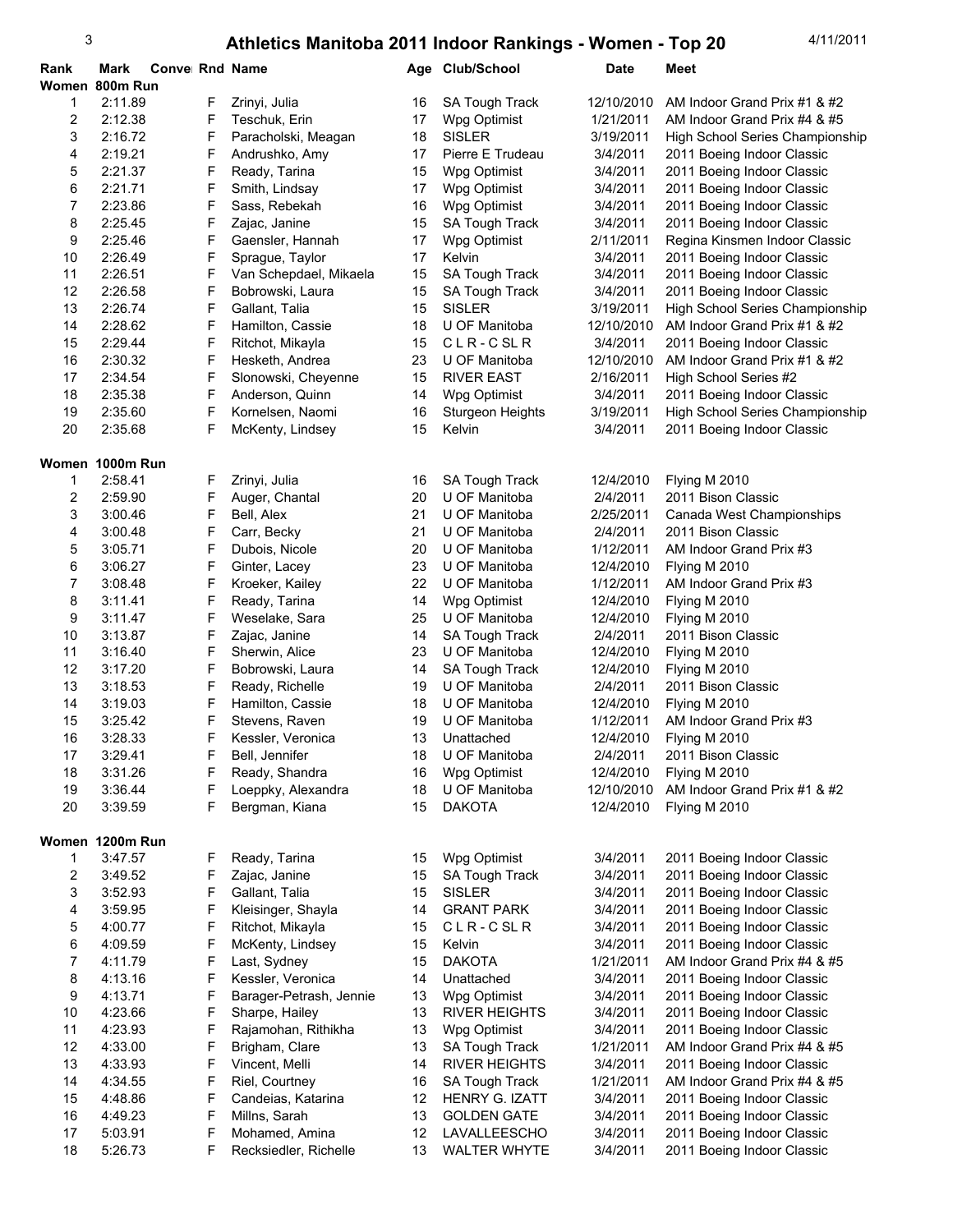| Rank           | Mark                          | Conve Rnd Name |   |                      | Age | <b>Club/School</b>    | <b>Date</b> | Meet                            |
|----------------|-------------------------------|----------------|---|----------------------|-----|-----------------------|-------------|---------------------------------|
| Women          | <b>1500m Run</b>              |                |   |                      |     |                       |             |                                 |
| 1              | 4:35.29                       |                | F | Zrinyi, Julia        | 17  | <b>SA Tough Track</b> | 3/4/2011    | 2011 Boeing Indoor Classic      |
| $\sqrt{2}$     | 4:48.48                       |                | F | Ginter, Lacey        | 23  | U OF Manitoba         | 2/4/2011    | 2011 Bison Classic              |
| 3              | 4.55.11                       |                | F | Gaensler, Hannah     | 17  | Wpg Optimist          | 3/4/2011    | 2011 Boeing Indoor Classic      |
| 4              | 4.58.04                       |                | F | Bell, Alex           | 22  | U OF Manitoba         | 2/11/2011   | Regina Kinsmen Indoor Classic   |
|                |                               |                |   |                      |     | U OF Manitoba         |             |                                 |
| 5              | 4:58.68                       |                | F | Dubois, Nicole       | 19  |                       | 12/10/2010  | AM Indoor Grand Prix #1 & #2    |
| 6              | 4:59.25                       |                | F | Weselake, Sara       | 25  | U OF Manitoba         | 12/10/2010  | AM Indoor Grand Prix #1 & #2    |
| 7              | 5:03.90                       |                | F | Sherwin, Alice       | 23  | U OF Manitoba         | 2/4/2011    | 2011 Bison Classic              |
| 8              | 5:05.83                       |                | F | Gallant, Talia       | 15  | <b>SISLER</b>         | 3/19/2011   | High School Series Championship |
| 9              | 5.06.46                       |                | F | Kroeker, Kailey      | 22  | U OF Manitoba         | 2/16/2011   | AM Indoor Grand Prix #6         |
| 10             | 5:06.91                       |                | F | Sprague, Taylor      | 17  | Kelvin                | 3/19/2011   | High School Series Championship |
| 11             | 5:09.18                       |                | F | Britton, Kristjana   | 20  | U OF Manitoba         | 3/4/2011    | 2011 Boeing Indoor Classic      |
| 12             | 5:12.71                       |                | F | Ready, Richelle      | 20  | U OF Manitoba         | 3/4/2011    | 2011 Boeing Indoor Classic      |
| 13             | 5:25.17                       |                | F | McKenty, Lindsey     | 15  | Kelvin                | 3/19/2011   | High School Series Championship |
| 14             | 5:25.69                       |                | F | Loeppky, Alexandra   | 19  | <b>BISON TRACK</b>    | 3/4/2011    | 2011 Boeing Indoor Classic      |
| 15             | 5:26.58                       |                | F |                      | 16  | <b>GARDEN CITY</b>    | 3/19/2011   |                                 |
|                |                               |                |   | sadowy, sara         |     |                       |             | High School Series Championship |
| 16             | 5:31.09                       |                | F | Hebert, Janine       | 17  | <b>OAK PARK</b>       | 3/19/2011   | High School Series Championship |
| 17             | 5:31.20                       |                | F | Stevens, Raven       | 19  | U OF Manitoba         | 1/21/2011   | AM Indoor Grand Prix #4 & #5    |
| 18             | 5:33.59                       |                | F | Ready, Shandra       | 17  | <b>MILES MAC</b>      | 3/19/2011   | High School Series Championship |
| 19             | 5:34.35                       |                | F | Taylor, Niki         | 17  | Kelvin                | 3/4/2011    | 2011 Boeing Indoor Classic      |
| 20             | 5.35.39                       |                | F | Hesketh, Andrea      | 23  | U OF Manitoba         | 12/10/2010  | AM Indoor Grand Prix #1 & #2    |
|                |                               |                |   |                      |     |                       |             |                                 |
|                | Women 2000m Run               |                |   |                      |     |                       |             |                                 |
| 1              | 7:05.62                       |                | F | Kleisinger, Shayla   | 14  | <b>GRANT PARK</b>     | 3/4/2011    | 2011 Boeing Indoor Classic      |
| 2              | 7:34.90                       |                | F | Kessler, Veronica    | 14  | Unattached            | 3/4/2011    | 2011 Boeing Indoor Classic      |
| 3              | 7:37.25                       |                | F | Clarke, Megan        | 13  | Unattached            | 3/4/2011    | 2011 Boeing Indoor Classic      |
|                |                               |                |   |                      |     |                       |             |                                 |
| $\overline{4}$ | 7:37.51                       |                | F | McKenty, Lindsey     | 15  | Kelvin                | 3/4/2011    | 2011 Boeing Indoor Classic      |
| 5              | 8:09.70                       |                | F | Mislawchuk, Madison  | 15  | Unattached            | 3/4/2011    | 2011 Boeing Indoor Classic      |
|                |                               |                |   |                      |     |                       |             |                                 |
|                | Women 3000m Run               |                |   |                      |     |                       |             |                                 |
| 1              | 10:10.43                      |                | F | Ginter, Lacey        | 23  | U OF Manitoba         | 2/25/2011   | Canada West Championships       |
| 2              | 10:29.45                      |                | F | Weselake, Sara       | 25  | U OF Manitoba         | 2/25/2011   | Canada West Championships       |
| 3              | 10:47.69                      |                | F | Gaensler, Hannah     | 17  | Wpg Optimist          | 3/4/2011    | 2011 Boeing Indoor Classic      |
| 4              | 10:58.94                      |                | F | Britton, Kristjana   | 19  | U OF Manitoba         | 2/4/2011    | 2011 Bison Classic              |
| 5              | 11:01.89                      |                | F | Sherwin, Alice       | 23  | U OF Manitoba         | 12/10/2010  | AM Indoor Grand Prix #1 & #2    |
| 6              | 11:22.21                      |                | F | Barrett, Nicole      | 24  | U OF Manitoba         | 3/4/2011    | 2011 Boeing Indoor Classic      |
| 7              | 11:25.54                      |                | F | Moore, Stevie        | 21  | <b>BISON TRACK</b>    | 3/4/2011    | 2011 Boeing Indoor Classic      |
| 8              | 11:51.26                      |                | F | Kessler, Veronica    | 14  | Unattached            | 1/12/2011   | AM Indoor Grand Prix #3         |
|                |                               |                |   |                      |     |                       |             |                                 |
| 9              | 11:51.39                      |                | F | Cortvriendt, Ashlyn  | 14  | Unattached            | 12/4/2010   | Flying M 2010                   |
| 10             | 12:03.81                      |                | F | Klatt, Janessa       | 16  | <b>MB TRIATHLON</b>   | 12/4/2010   | Flying M 2010                   |
| 11             | 12:13.30                      |                | F | Last, Sydney         | 15  | <b>DAKOTA</b>         | 1/21/2011   | AM Indoor Grand Prix #4 & #5    |
| 12             | 12:29.21                      |                | F | Loeppky, Alexandra   | 19  | U OF Manitoba         | 1/12/2011   | AM Indoor Grand Prix #3         |
| 13             | 16:38.47                      |                | F | Daly, Melissa        | 23  | <b>NAVVIES TC</b>     | 3/4/2011    | 2011 Boeing Indoor Classic      |
| 14             | 16:51.89                      |                | F | Hall, Brita          | 42  | <b>BULLDOGS</b>       | 1/12/2011   | AM Indoor Grand Prix #3         |
|                |                               |                |   |                      |     |                       |             |                                 |
|                | Women 60m Hurdles 0.840m-8.5m |                |   |                      |     |                       |             |                                 |
| 1              | 9.20                          |                | P | Tasche, Hillarie     | 26  | Unattached            | 3/4/2011    | 2011 Boeing Indoor Classic      |
| 2              | 9.34                          |                | P | Lajoie, Miranda      | 22  | U OF Manitoba         | 2/25/2011   | Canada West Championships       |
| 3              | 9.45                          |                | Ρ | Bordun, Kimberly-Ann | 21  | U OF Manitoba         | 2/25/2011   | Canada West Championships       |
| 4              | 9.61                          |                | P | Twerdun, Deondra     | 23  | U OF Manitoba         | 3/4/2011    | 2011 Boeing Indoor Classic      |
|                |                               |                |   |                      |     |                       |             |                                 |
| 5              | 10.15                         |                | F | Boxill, Alicia       | 21  | U OF Manitoba         | 1/12/2011   | AM Indoor Grand Prix #3         |
| 6              | 11.18                         |                | P | Truong, Victoria     | 18  | Kelvin                | 3/4/2011    | 2011 Boeing Indoor Classic      |
|                |                               |                |   |                      |     |                       |             |                                 |
| Women          | <b>High Jump</b>              |                |   |                      |     |                       |             |                                 |
| 1              | 1.60m                         |                | F | Wade, Alexandra      | 15  | <b>SA Tough Track</b> | 12/10/2010  | AM Indoor Grand Prix #1 & #2    |
| 1              | 1.60m                         |                | F | Gaudet, Jenna        | 19  | U OF Manitoba         | 2/4/2011    | 2011 Bison Classic              |
| 3              | 1.55m                         |                | F | Mowat, Kathleen      | 18  | <b>STONEWALL</b>      | 2/24/2011   | High School Series #3           |
| 3              | 1.55m                         |                | F | Tasche, Hillarie     | 26  | Unattached            | 2/16/2011   | AM Indoor Grand Prix #6         |
| 5              | 1.50m                         |                | F | Chuckrey, Payton     | 18  | U OF Manitoba         | 12/4/2010   | Flying M 2010                   |
| 5              | 1.50m                         |                | F | Paetsch, Tamara      | 17  | <b>MILES MAC</b>      | 2/24/2011   | High School Series #3           |
| 5              | 1.50m                         |                | F | Axworthy, Jane       | 17  | Wpg Optimist          | 2/11/2011   | Regina Kinsmen Indoor Classic   |
|                |                               |                |   |                      |     |                       |             |                                 |
| 5              | 1.50m                         |                | F | Sigurdson, Haley     | 24  | U OF Manitoba         | 12/10/2010  | AM Indoor Grand Prix #1 & #2    |
| 5              | 1.50m                         |                | F | Peterson, Kristjana  | 18  | <b>STONEWALL</b>      | 2/24/2011   | High School Series #3           |
| 5              | 1.50m                         |                | F | Allen, Alex          | 20  | U OF Manitoba         | 12/10/2010  | AM Indoor Grand Prix #1 & #2    |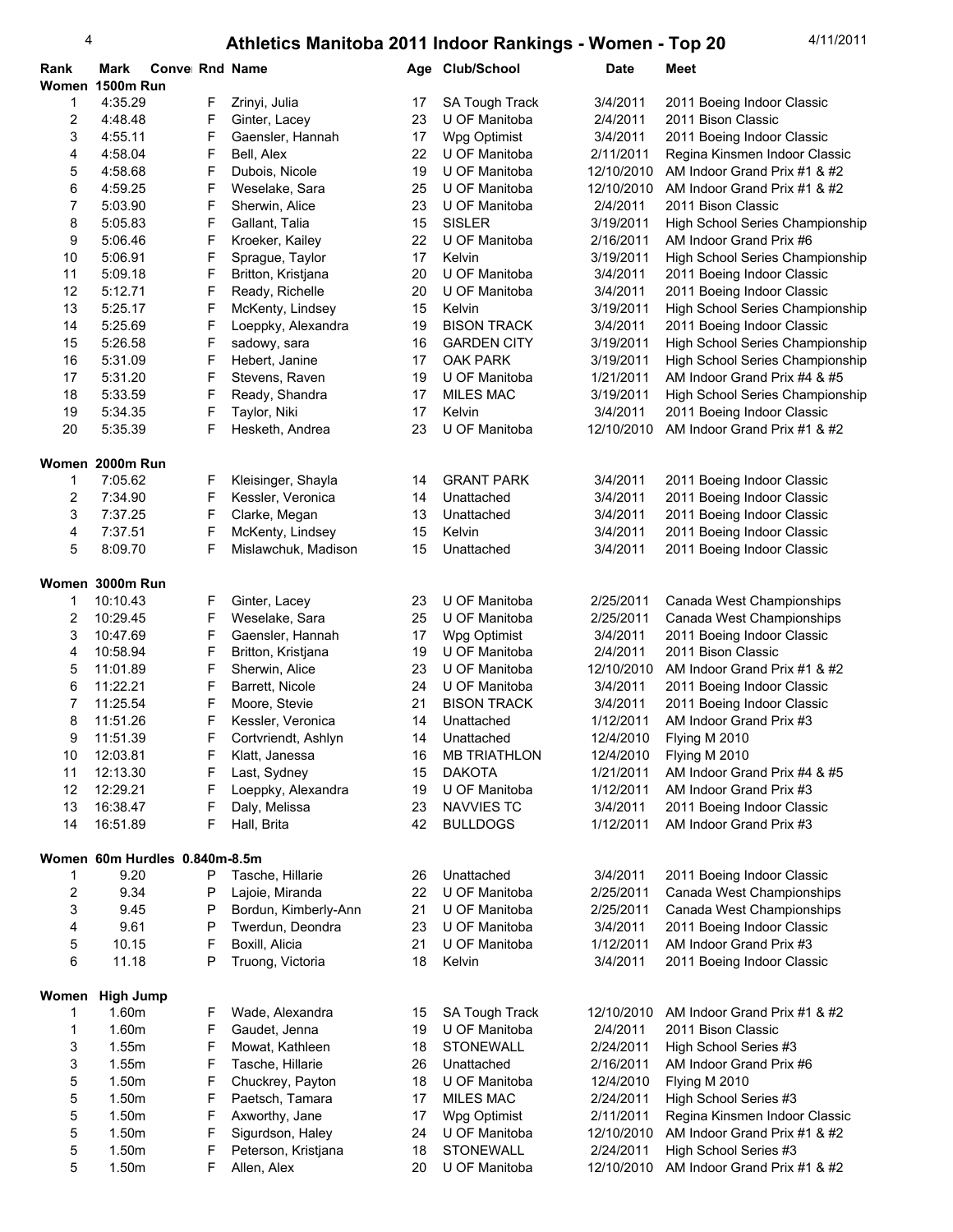| Rank           | Mark               | Conve Rnd Name         |                       |    | Age Club/School         | <b>Date</b> | <b>Meet</b>                     |
|----------------|--------------------|------------------------|-----------------------|----|-------------------------|-------------|---------------------------------|
|                |                    | Women High Jump cont'd |                       |    |                         |             |                                 |
| 5              | 1.50m              | F                      | Twerdun, Deondra      | 22 | U OF Manitoba           | 12/4/2010   | Flying M 2010                   |
| 5              | 1.50m              | F                      | Filyk, Megan          | 16 | <b>OAK PARK</b>         | 3/19/2011   | High School Series Championship |
| 5              | 1.50m              | F                      | Elder, Jessica        | 16 | <b>RIVER EAST</b>       | 2/24/2011   | High School Series #3           |
| 5              | 1.50m              | F                      | Prychitko, Alexis     | 19 | U OF Manitoba           | 12/10/2010  | AM Indoor Grand Prix #1 & #2    |
| 5              | 1.50m              | F                      | Huang, Christina      | 16 | Fort Richmond           | 2/24/2011   | High School Series #3           |
| 5              | 1.50m              | F                      | Kowalyshyn, Lisa      | 16 | Unattached              | 3/4/2011    | 2011 Boeing Indoor Classic      |
| 5              | 1.50m              | F                      | Matos, Kayla          | 16 | <b>MAPLES</b>           | 2/24/2011   | High School Series #3           |
| 5              | 1.50m              | F                      | Hunt, Stephanie       | 16 | <b>MILES MAC</b>        | 2/7/2011    | High School Series #1           |
| 5              | 1.50m              | F                      | Boudreau, Alanna      | 28 | Wpg Optimist            | 3/4/2011    | 2011 Boeing Indoor Classic      |
| 20             | 1.48m              | М                      | Graceffo, Amy         | 17 | SA Tough Track          | 1/21/2011   | AM Indoor Grand Prix #4 & #5    |
|                |                    |                        |                       |    |                         |             |                                 |
|                | Women Pole Vault   |                        |                       |    |                         |             |                                 |
| 1              | 4.05m              | F                      | Robson, Victoria      | 26 | Wpg Optimist            | 2/11/2011   | Regina Kinsmen Indoor Classic   |
| $\overline{c}$ | 3.70m              | F                      | Logozar, Teresa       | 38 | Wpg Optimist            | 12/10/2010  | AM Indoor Grand Prix #1 & #2    |
| 3              | 3.50m              | F                      | Allen, Alex           | 20 | U OF Manitoba           | 12/10/2010  | AM Indoor Grand Prix #1 & #2    |
| 4              | 3.40m              | F                      | Richards, Melissa     | 18 | Wpg Optimist            | 3/4/2011    | 2011 Boeing Indoor Classic      |
| 4              | 3.40m              | F                      | Tasche, Hillarie      | 25 | Unattached              | 12/10/2010  | AM Indoor Grand Prix #1 & #2    |
| 6              | 3.31 <sub>m</sub>  | F                      | Boila, Sarah          | 18 | U OF Manitoba           | 2/25/2011   | Canada West Championships       |
| 7              | 3.20m              | F                      | Allegro, Samantha     | 16 | Wpg Optimist            | 2/4/2011    | 2011 Bison Classic              |
| 8              | 3.10m              | F                      | Cook, Taralyn         | 21 | U OF Manitoba           | 12/10/2010  | AM Indoor Grand Prix #1 & #2    |
| 9              | 3.05 <sub>m</sub>  | F                      | Gauthier, Carissa     | 17 | Wpg Optimist            | 2/4/2011    | 2011 Bison Classic              |
| 10             | 2.96m              | F                      | Cooke, Tara           | 31 | Wpg Optimist            | 2/11/2011   | Regina Kinsmen Indoor Classic   |
| 11             | 2.80m              | F                      | Garfinkel, Mikaela    | 18 | U OF Manitoba           | 12/10/2010  | AM Indoor Grand Prix #1 & #2    |
| 11             | 2.80m              | F                      | Desjardins, Amy       | 16 | Wpg Optimist            | 1/21/2011   | AM Indoor Grand Prix #4 & #5    |
|                |                    |                        |                       |    |                         |             |                                 |
|                | Women Long Jump    |                        |                       |    |                         |             |                                 |
| 1              | 5.18m              | F                      | Wanigasekara, Sasanie | 16 | <b>SA Tough Track</b>   | 3/4/2011    | 2011 Boeing Indoor Classic      |
| 2              | 5.16m              | F                      | Wong, Lisa            | 21 | U OF Manitoba           | 12/10/2010  | AM Indoor Grand Prix #1 & #2    |
| 3              | 5.10m              | F                      | Gundrum, Amanda       | 19 | U OF Manitoba           | 12/10/2010  | AM Indoor Grand Prix #1 & #2    |
| 4              | 5.08m              | F                      | Comeault, Ali         | 19 | U OF Manitoba           | 12/4/2010   | Flying M 2010                   |
| 5              | 5.06m              | F                      | Graceffo, Amy         | 17 | <b>SA Tough Track</b>   | 3/4/2011    | 2011 Boeing Indoor Classic      |
| 6              | 5.05m              | F                      | Tasche, Hillarie      | 26 | Unattached              | 1/12/2011   | AM Indoor Grand Prix #3         |
| 7              | 4.99m              | F                      | Bera, Mercy           | 17 | Kelvin                  | 3/4/2011    | 2011 Boeing Indoor Classic      |
| 8              | 4.90m              | F                      | Kucheravy, Caila      | 16 | Wpg Optimist            | 12/4/2010   | Flying M 2010                   |
| 9              | 4.88m              | F                      | Filyk, Megan          | 16 | OAK PARK                | 3/19/2011   | High School Series Championship |
| 10             | 4.87m              | F                      | Zajac, Courtney       | 16 | <b>VINCENT MASSEY</b>   | 2/7/2011    | High School Series #1           |
| 11             | 4.83m              | M                      | Twerdun, Deondra      | 22 | U OF Manitoba           | 2/25/2011   | Canada West Championships       |
| 12             | 4.79m              | F                      | Boudreau, Alanna      | 28 | Wpg Optimist            | 3/4/2011    | 2011 Boeing Indoor Classic      |
| 13             | 4.75m              | F                      | Paracholski, Meagan   | 18 | <b>SISLER</b>           | 2/24/2011   | High School Series #3           |
| 14             | 4.73m              | F                      | Adriannsen, Dayna     | 17 | ST. JOHN'S RAVEN        | 3/19/2011   | High School Series Championship |
| 15             | 4.64m              | F                      | Mandzuk, Andrea       | 15 | <b>SA Tough Track</b>   | 12/10/2010  | AM Indoor Grand Prix #1 & #2    |
| 16             | 4.63m              | F                      | Bedard, Desiree       | 16 | Wpg Optimist            | 3/4/2011    | 2011 Boeing Indoor Classic      |
| 17             | 4.62m              | F                      | Panesa, Zeralyn       | 15 | <b>SISLER</b>           | 3/19/2011   | High School Series Championship |
| 18             | 4.58m              | F                      | Lafreniere, Taylor    | 16 | Kelvin                  | 2/7/2011    | High School Series #1           |
| 19             | 4.57m              | F                      | Duma, Tyra            | 14 | Wpg Optimist            | 1/21/2011   | AM Indoor Grand Prix #4 & #5    |
| 20             | 4.55m              | F                      | Tucker, Jordyn        | 18 | <b>LORD SELKIRK</b>     | 3/19/2011   | High School Series Championship |
|                |                    |                        |                       |    |                         |             |                                 |
| Women          | <b>Triple Jump</b> |                        |                       |    |                         |             |                                 |
| 1              | 11.30m             | F.                     | Wanigasekara, Sasanie | 16 | <b>ST. MAURICE</b>      | 2/16/2011   | High School Series #2           |
| 2              | 11.22m             | F                      | Twerdun, Deondra      | 23 | U OF Manitoba           | 2/16/2011   | AM Indoor Grand Prix #6         |
| 3              | 10.72m             | F                      | Gundrum, Amanda       | 19 | U OF Manitoba           | 2/4/2011    | 2011 Bison Classic              |
| 4              | 10.46m             | F                      | McDiarmid, Kaitlin    | 16 | <b>LORD SELKIRK</b>     | 3/19/2011   | High School Series Championship |
| 5              | 10.44m             | F                      | Comeault, Ali         | 19 | U OF Manitoba           | 12/10/2010  | AM Indoor Grand Prix #1 & #2    |
| 6              | 10.34m             | F                      | Ong, Verna            | 18 | <b>MAPLES</b>           | 3/19/2011   | High School Series Championship |
| 7              | 10.27m             | F                      | Waters, Mallory       | 18 | <b>VINCENT MASSEY</b>   | 2/16/2011   | High School Series #2           |
| 8              | 10.24m             | F                      | Boudreau, Alanna      | 28 | Wpg Optimist            | 3/4/2011    | 2011 Boeing Indoor Classic      |
| 9              | 10.17m             | F                      | Bedard, Desiree       | 16 | <b>OAK PARK</b>         | 3/19/2011   | High School Series Championship |
| 10             | 9.91 <sub>m</sub>  | F                      | Millns, Carlynne      | 16 | <b>Sturgeon Heights</b> | 3/19/2011   | High School Series Championship |
| 11             | 9.88m              | F                      | Kucheravy, Caila      | 17 | OAK PARK                | 3/19/2011   | High School Series Championship |
| 12             | 9.87m              | F                      | Panesa, Zeralyn       | 15 | <b>SISLER</b>           | 3/19/2011   | High School Series Championship |
| 13             | 9.84m              | F                      | Paracholski, Meagan   | 18 | <b>SISLER</b>           | 3/9/2011    | High School Series #4           |
| 14             | 9.82m              | F                      | Staub, Katie          | 17 | Wpg Optimist            | 3/4/2011    | 2011 Boeing Indoor Classic      |
| 15             | 9.79m              | F                      | Lafreniere, Taylor    | 16 | Kelvin                  | 3/9/2011    | High School Series #4           |